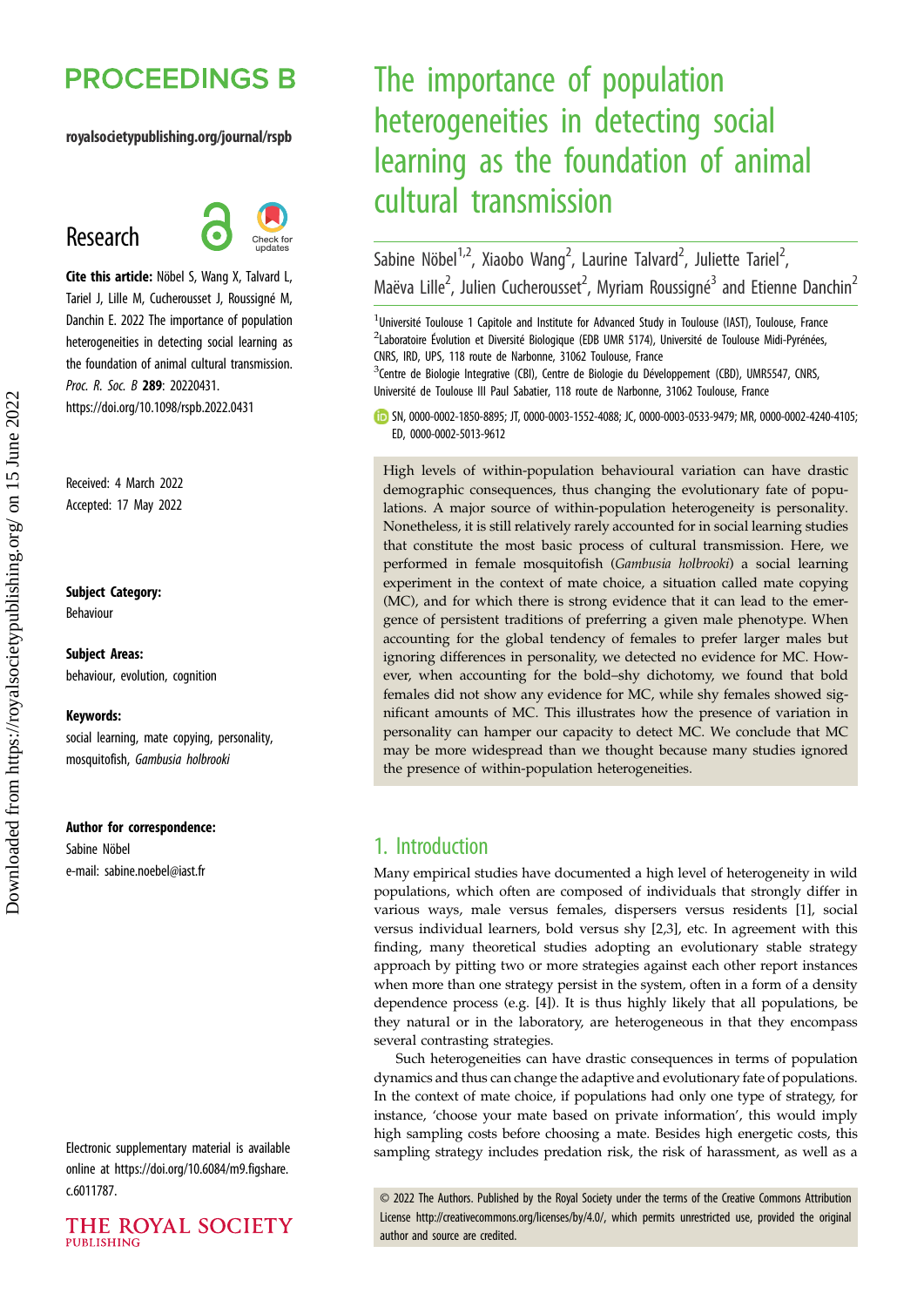high risk of failure due to sampling errors (reviewed in [\[5](#page-7-0)]). Using social information to assess the quality of mates can increase accuracy and reduce the costs of gathering private information on a number of potential mates [\[6\]](#page-7-0). However, to receive valid social information, the observing individual needs to rely on honest signalling from the sender and slow environmental changes as otherwise the information is quickly outdated. Furthermore, it may create competition over resources if many individuals rely on the same information. Since the use of both private and social information has advantages and disadvantages for the individual as well as for the group, which depend, among other things, on how many individuals in a population use each strategy, both strategies are expected in natural populations.

An individual's tendency to use one source of information over others depends on intrinsic characteristics that can vary among individuals [\[7,8\]](#page-7-0). A major source of within-population heterogeneity is personality that involves trait variation that is highly consistent across time and/or context within individuals [[9](#page-7-0),[10\]](#page-7-0). In particular, variation in personality can correlate with variation in social information use. One of the most studied personality traits is boldness, which is a major axis of behavioural variation [\[3,11](#page-7-0)–[15](#page-7-0)]. Typically, bold individuals are active in a novel environment (presumably exploring it) and are more likely to take risks rather than retreating or freezing [[2](#page-7-0)]. By contrast, shy individuals respond to unfamiliar situations by fleeing, retreating, becoming cautious, quiet or inactive [\[15](#page-7-0)] and observing. In doing so, shy individuals have the opportunity to gather information. More generally, behavioural differences along the bold–shy axis may profoundly correlate with courtship, foraging, feeding and adaptability to environmental change, as well as to the capacity to extract information from the environment [\[16](#page-7-0)–[19\]](#page-7-0).

With few, but significant, exceptions (e.g. [\[8,20](#page-7-0)–[22\]](#page-7-0)), the question of the impact of population heterogeneity has been neglected often in the context of social learning that constitutes the fundamental process of cultural transmission [[23](#page-7-0)–[25](#page-7-0)]. Most studies of social learning implicitly assume that the study population is homogeneous and composed of social learners. However, personality and particularly the bold– shy gradient that seems to be universal in vertebrates [[2](#page-7-0)], as well as at least in some invertebrates [\[26](#page-7-0)], constitutes a potentially important type of heterogeneity when studying various forms of social learning such as mate copying (MC) (also called mate-choice copying). MC corresponds to situations when the observation of sexual interaction involving potential partners influences the future mate choice of observer individuals [\[6,24,27](#page-7-0)].

Typically, MC occurs when an observer individual (usually a female) alters its mating preference in favour of mates they previously observed being chosen by conspecifics [[28](#page-7-0)–[30](#page-7-0)]. It has been experimentally demonstrated in a suite of birds (e.g. [\[31](#page-7-0)–[34\]](#page-7-0)), mammals (e.g. [\[35](#page-7-0)–[37](#page-7-0)]) and fish (reviewed in [\[5\]](#page-7-0)), as well as in Drosophila melanogaster (e.g. [[25,38,39](#page-7-0)]). In fish, most evidence for MC comes from species of the genus Poecilia, which are easy to maintain in the laboratory, including the sailfin molly Poecilia latipinna [[40](#page-7-0)–[42](#page-7-0)] and the guppy Poecilia reticulata [\[29,43](#page-7-0)–[45](#page-7-0)]. Despite the potential of personality to affect information gathering by members of a population and although an effect of sociability on MC has been described previously [\[22,23](#page-7-0)], the impact of such individual heterogeneities has rarely been accounted for in the study of MC.

Here, we perform a mate-copying experiment in female mosquitofish (Gambusia holbrooki), while accounting for the personality of observer females. Our goal was to study the potential impact of population heterogeneity on MC that constitutes the most basic mechanism for the emergence of cultural traditions in mating preferences [[25](#page-7-0)[,46](#page-8-0)–[48\]](#page-8-0). We also account for potential confounding effects such as the extent of size difference between stimulus males. We hypothesized that MC would be influenced by both the personality of the observer female and the amplitude of the relative size difference between the stimulus males. More specifically, we predicted shy individuals to behave as information gatherers and bold individuals as kind of 'blind' explorers, i.e. that MC would be stronger in shy than bold individuals.

## 2. Methods

#### (a) Study species

The eastern mosquitofish (G. holbrooki) belongs to the family Poeciliidae where sexes do not differ in colour but show sexual size dimorphism. Males can also differ in body length: males born early in the year are smaller than males born in the previous year [[49](#page-8-0)]. Females prefer larger males [\[50](#page-8-0)–[52](#page-8-0)] possibly because larger males harass them less [\[52,53\]](#page-8-0). Gambusia is often found in mixed-sex groups or in schools [[50](#page-8-0)], which give them opportunities for social learning.

#### (b) Fish maintenance

We used mature mosquitofish caught by hand netting in summer 2015 and 2016 in Lake Lamartine, Roque-sur-Garonne, France (43°30'31.3" N 1°20'18.1" E) [[54](#page-8-0)]. Lake Lamartine is part of a large network of gravel pit lakes in the floodplain of the Garonne River with a fish assemblage composed of native and nonnative fish species [\[55\]](#page-8-0). Fish were housed in mixed-sex tanks (60 cm  $\times$  40 cm  $\times$  30 cm) with a constant temperature of 24 $^{\circ}$ C and a 14:10 h light: dark cycle. They were fed twice a day ad libitum with flake food (Novobel JBL) or frozen Daphnia (Midisel). About 7 days before experiments, fish were sexed and kept in same-sex groups under the same conditions. Fish were returned to the stock tanks after the experiment. None of the methods used for our experiments involved regulated procedures.

#### (c) Mate-copying experiments

The experimental set-up was adapted from previous fish studies [[40,41\]](#page-7-0): a large test tank (50 cm  $\times$  30 cm  $\times$  30 cm) and four small stimulus tanks  $(15 \text{ cm} \times 10 \text{ cm} \times 25 \text{ cm})$  standing two by two at each smaller end of the large tank [\(figure 1](#page-2-0)). A mate-choice zone  $(15 \text{ cm} \times 15 \text{ cm})$  was marked in front of the stimulus tanks. The water in the tanks was 20 cm deep and had a constant temperature of 24°C. The backsides of the tanks were covered with white plastic to avoid any disturbances from outside.

#### (d) Experimental design

The design encompassed a series of steps in which the observer female remained in the large test tank ([figure 1\)](#page-2-0). First, a small male and a large male were placed in two of the small tanks, diagonally from each other to maximize distance. Opaque screens (white plastic boards) were inserted between the test tank and the four small tanks to prevent observer females from seeing stimulus males. All three fish could acclimatize for 20 min. Second, the observer female was gently placed in a clear glass square tube (10 cm  $\times$  10 cm  $\times$  35 cm) in the middle of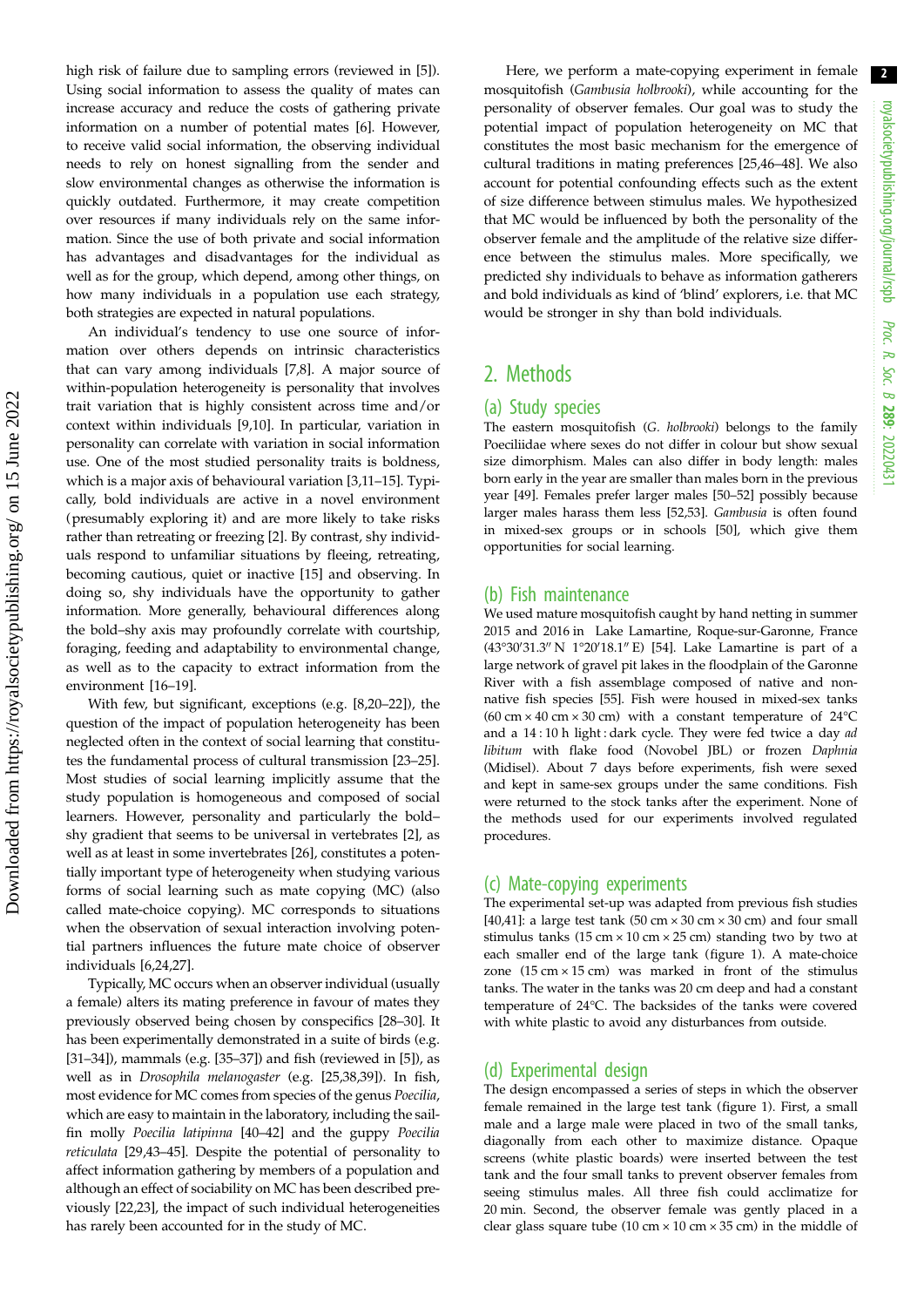<span id="page-2-0"></span>

Figure 1. Top view on the experimental set-up and design of the matecopying experiment. (a) First mate-choice test: the grey fields mark the two mate-choice zones. The observer female (black) is in the large tank and two males (grey), a large (lower left) and a small (upper right), are placed diagonally in one of the small stimulus tanks at each end of the large tank. (b) Demonstration phase for 10 min. A stimulus female (black) is placed in a separate tank next to the small male (lower right tank) so that it is visible to the observer female. A pseudo-stimulus female (black) is also placed in a separate tank next to the large male (upper left) but behind a screen (thick black bar) and thus not visible to the observer female. (c) Second mate-choice test (like the first test).

the large tank and the opaque screens were removed simultaneously. The observer female was allowed to watch the small and large stimulus males for 10 min. Third, the central glass square was removed freeing the observer female and the time the female spent within the mate-choice zones in front of each stimulus male was recorded with stopwatches for 10 min (first part of the first mate-choice test; figure 1a). Fourth, the opaque screens were inserted, and the observer female was placed back into the clear glass square in the middle of the large tank. The small tanks containing the stimulus males were then swapped between the two corners to control for potential observer female's side-biases (SBs). The opaque screens were then removed, and the observer female had 5 min to observe the stimulus males before it was released from the glass square for a second mate-choice test of 10 min.

The times spent by the observer female in front of a given stimulus male in the two mate-choice tests were added for each stimulus male separately. The times the observer female spent within the mate-choice zones of a given male was used as a score of male attractiveness: the observer female was considered to prefer the stimulus male closest to which she spent more time during the 20 min of the total mate-choice test. Relative proximity to the males has been shown to correlate positively with the mating probability [\[56](#page-8-0)–[59](#page-8-0)] and, thus, constitutes a good proxy of preference.

Trials in which observer females spent more than 90% of the time in total in one of the mate-choice zones were considered as side-biased and were stopped at this stage as is common in matecopying experiments [[60,61\]](#page-8-0). Fifth, we inserted opaque screens and the observer female was placed back into the glass square in the middle of the large tank. One stimulus female was placed next to each male, but only the one close to the small male was visible to the observer female; the female next to the large male was hidden to the observer by an opaque plastic screen (thick line in figure 1b). To minimize disturbance, all female insertions were performed in the presence of another screen separating the small tanks from the central tank. The observer female then could see a stimulus female near the small male and the large male apparently alone for a 10 min demonstration (figure 1b). At the end of demonstration phase, the screens were inserted again, and the stimulus females were removed. Sixth, we removed the opaque screens, released the observer female from the glass square and started the second mate-choice test which duplicates the first one in all aspects (figure 1c). Seventh, the observer female was moved to a maze tank to assess its personality (see 'Boldness test' section). Finally, male and female body lengths were measured from the tip of the snout to the caudal peduncle to the nearest mm.

The average body length of observer females in the matecopying experiment was  $30.2$  mm  $\pm 0.4$  mm. In the mate-copying experiment, stimulus and pseudo-stimulus females were matched for body length (Kruskal–Wallis test:  $X = 19.996$ , d.f. = 28,  $p = 0.865$ ) with an average body length of 31.1 mm  $\pm 0.4$  mm and  $30.9$  mm  $\pm 0.4$  mm, respectively. Male sizes ranged from 16 mm to 37 mm. The relative size differences between the two males used for a given test varied from 0% to 31%. Further details about the time spent by observer females in front of the stimulus males are provided in the electronic supplementary material, tables S1–S3.

## (e) Control 1: consistency in mate choice in the absence of social information during demonstrations (C1)

In control 1, observer females did not receive any social information during the demonstrations. It followed the same protocol except that during demonstrations both stimulus females were hidden to the observer female by opaque plastic screens placed between the small tanks and the central one, and thus not visible to the observer female.

In this control, the average body length of observer females was  $31.9$  mm  $\pm$  0.7 mm. Both pseudo-stimulus females were matched for body length (Kruskal–Wallis test:  $X = 14.239$ , d.f. = 24,  $p = 0.941$ ) with an average body length of 32 mm  $\pm 0.7$  mm and 32.1 mm  $\pm$  0.7 mm, respectively. Male sizes reached from 17 mm up to 40 mm, with size differences between the two males of a given test varying from 0% to 33%.

## (f) Control 2: group size effects (C2)

This control tested whether females tend to associate with the males that they saw with a second conspecific (group size of 2) versus apparently alone (group size of 1) during the demonstration. Control 2 duplicated the mate-copying experiments in all points except that all males were replaced by females.

In this control, the average body length of observer females was  $32.9$  mm  $\pm 0.4$  mm. Stimulus females and pseudo-stimulus females were matched for body length (Kruskal–Wallis test:  $X = 8.8752$ , d.f. = 18,  $p = 0.963$ ) with an average body length of 33.4 mm  $\pm$  0.3 mm and 33.4 mm  $\pm$  0.3 mm, respectively. Stimulus female sizes reached from 26 mm up to 45 mm, with size differences between the two females of a given test varying from 0% to 32.6%.

#### (g) Social learning index

For each observer female, we first calculated scores separately for the first (MCT1) and the second (MCT2) mate-choice test using the following formula:  $MCT = tS/(tS + tL)$ , where tS is the time spent in front of the smaller male and tL the time spent in front of the larger male. Then, we calculated for each observer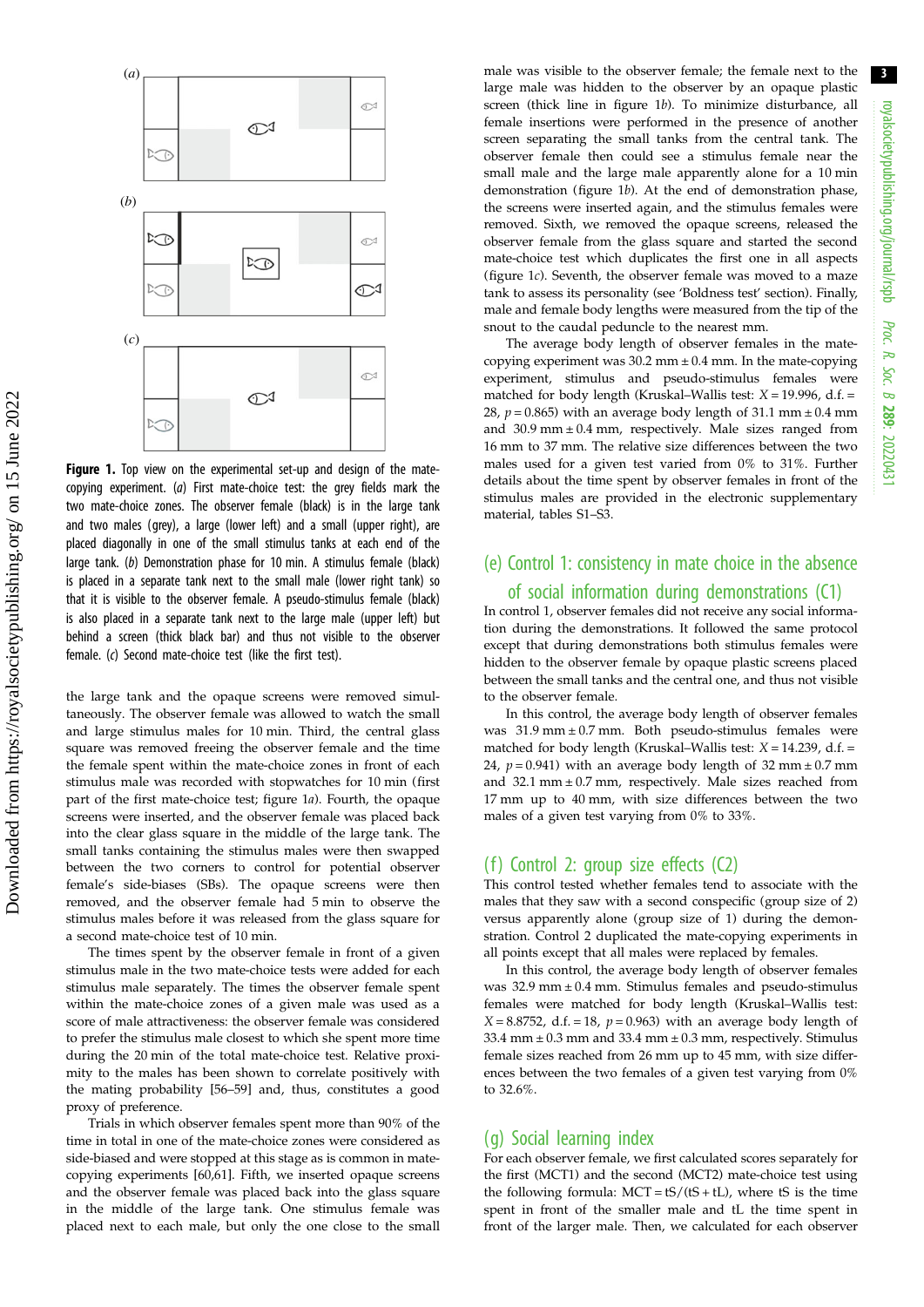

Figure 2. Top view on the experimental test maze to determine boldness as exploratory behaviour. The tank was separated into five chambers by four dark grey plastic boards, each with an opening in their middle for females to explore all chambers. The female was gently placed into chamber 1 at the beginning of the test and given a maximum of 10 min to reach chamber 5.

female a social learning score (SLS) as the difference in scores of the first and second mate-choice test (MCT2 − MCT1). Negative values indicate a decrease in time spent in front of the small males (no MC) and positive values indicate an increase in time spent in front of small males (MC). The mean of the SLS of all females within the same condition was called social learning index (SLI).

#### (h) Observer female side-bias

Observer females whose total time spent on the mate-choice zone of one side represented more than 90% of the total time spent in the two mate-choice zones during the first mate-choice test (independently from the fact that we swapped the males in the middle of the mate-choice test) were removed from our study because they showed a strong SB. Nonetheless, for all other observer females, we calculated a SB for each female as  $SB = |(L1 + L2)/$  $(L1 + L2 + R1 + R2)$ | − 0.5, where L1 and L2 are the time spent in the left mate-choice zone and R1 and R2 are the time spent in the right mate-choice zone respectively in the first (L1, R1) and second part (R2, L2) of the first mate-choice test. We subtracted 0.5 from the absolute value of the second term of this equation in order to be able to add the left and right deviations from the expected random distribution of 50% of their time in each mate-choice zone.

#### (i) Boldness test

We measured boldness as exploratory behaviour in a test maze immediately after each MC or control experiment. Tests were performed in a tank  $(30 \text{ cm} \times 20 \text{ cm} \times 20 \text{ cm})$  separated in five chambers (chamber 3: 10 cm × 20 cm; the other four chambers: 10 cm  $\times$  10 cm) by four dark grey plastic boards (figure 2). Each plastic board had an opening (3 cm in diameter) allowing fish to move across the maze from chamber to chamber. The sides of the test tank were covered with opaque foil to avoid any disturbances from outside. The water in the tanks was 10 cm deep and had a constant temperature of 24°C.

First, a female was gently placed into chamber 1. We then classified individuals that reached the last chamber within 10 min as bold and individuals that did not as shy in a binary fashion. Due to this dichotomy, we had 30.5% (87) bold and 69.5% (198) shy females (for more details, see the electronic supplementary material, tables S1 to S3).

#### ( j) Statistical analyses

Details about the time spent by observer females in front of the stimulus males are shown in the electronic supplementary material, tables S1–S3. Data analyses were carried out with the R software (v. 3.3.3) [[62](#page-8-0)]. In total, we tested 343 females but excluded 58 females from the analyses because they showed a SB of more than 90% in the first mate-choice test. Thus, we ended up with 140 females in the mate-copying treatment, 71 in the control for consistency in mate choice and 74 in the control for shoaling behaviour (for more details, see the electronic supplementary material, tables S1 to S3). We used a linear regression model (LM) with a quadratic term. We started with a univariate analysis testing the impact of the experimenter and body length of the observer female as potential confounding effects. As neither the experimenter (E.D., J.T., L.T., M.L., S.N., X.W.; LM:  $F = 0.912$ ,  $p = 0.474$ ) nor the body length of the observer female (LM:  $F = 0.251$ ,  $p = 0.617$ ) significantly affected SLSs, we did not include them in the main model. The starting model included the SLS as dependent variable (Shapiro–Wilk test:  $W = 0.995$ ,  $p = 0.481$ ) and treatment (MC, control 1 (C1), control 2 (C2)), personality (shy versus bold), male size-ratio (%; arcsin-square-root-transformed) plus its square (as we expected a nonlinear relationship) and the SB as fixed effects. The starting model also included all possible interactions between treatment, personality and male size-ratio. The significance of fixed effects was tested using Wald chi-square tests implemented in the ANOVA function of the car package [[63](#page-8-0)]. We applied a stepwise backward selection method using p-values, by dropping out non-significant effects one by one, starting with the highest order interactions. We used the Akaike information criteria (AIC) [\[64\]](#page-8-0) to determine the final model.

## 3. Results

To study the potential impact of population heterogeneity on MC, we performed a mate-copying experiment in female mosquitofish, while accounting for the bold–shy personality of observer females. We also addressed potential confounding effects such as the extent of size difference between stimulus males. Without any social information, females significantly preferred larger males in the first mate-choice test of the mate-copying and control 1 treatment (i.e. prior to receiving any social information; Wilcoxon test:  $N = 184$ ,  $V = 12936$ ,  $p < 0.0001$ ; for more information, see electronic supplementary material, table S4). To test for MC, the starting statistical model used the SLSs as the dependent variable and included all potential independent effects as described above. The interaction between treatment, personality and male sizeratio was close to significant (LM:  $F = 2.930$ ,  $p = 0.055$ ) and had to be kept in the model because removing it increased the AIC (Delta AIC 2.11). As we were mainly interested in testing the significance of our treatment effect, and as personality (shy, bold) was involved in the third-order interaction, we thus continued statistical analysis separately for bold and shy observer females.

In bold observer females  $(n = 87)$ , the interaction between treatment and size difference between males was nonsignificant (LM:  $F = 2.121$ ,  $p = 0.127$ ). After removing that interaction, none of the main effects were significant (SB, LM:  $F = 0.175$ ,  $p = 0.677$ ; treatment, LM:  $F = 1.391$ ,  $p = 0.255$ ; male size-ratio, LM:  $F = 2.116$ ,  $p = 0.150$ ; male size-ratio<sup>2</sup>, LM:  $F = 1.684$ ,  $p = 0.198$ ), providing no evidence for MC in bold observer females.

By contrast, in shy observer females  $(n = 256)$ , the interaction between treatment and male size-ratio was close to significant (LM:  $F = 2.838$ ,  $p = 0.061$ ) and its removal slightly increased the AIC (Delta AIC 1.58). As treatment was involved in the second-order interaction of shy females, to

4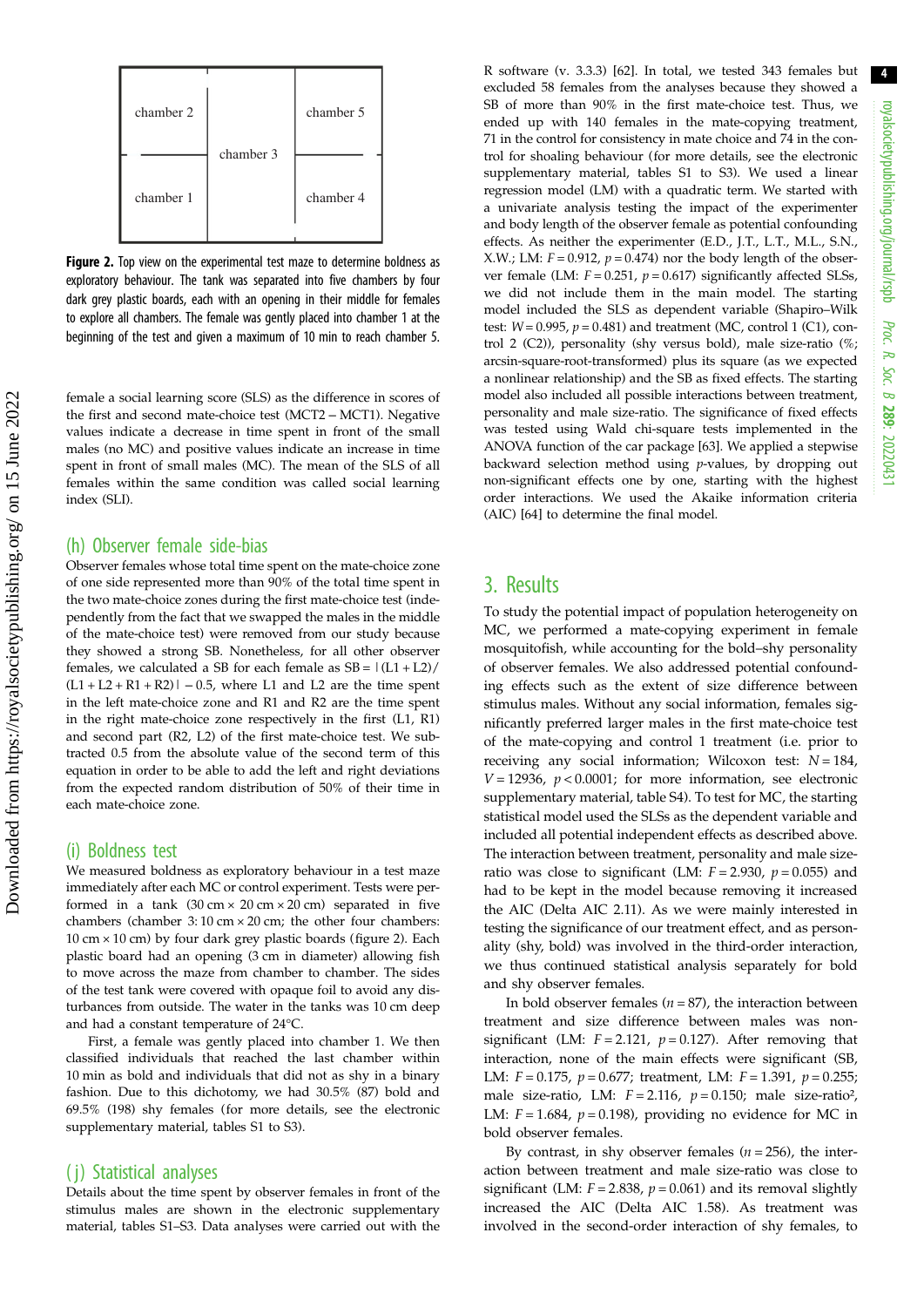

(*a*)

size difference between males (%) **Figure 3.** Residual plots for  $(a)$  mate-copying trials,  $(b)$  control 1 for consistency in mate choice trials in the absence of social information, and (c) control 2 for group size effects trials. Null or negative residuals indicate no copying while positive values indicate copying. Numbers next to the points indicate the sample size for each specific size-ratio category.

size difference between males (%)

bold  $-$ shy

bold  $-$  shy

bold  $-$ shy

size difference between males (%)

better analyse the meaning of this interaction, we then split this sub-dataset in three parts, one with control 1 trials, one with control 2 trials and one with mate-copying trials. For each of these, the starting models included the three remaining effects: male size-ratio, male size-ratio² and the SB. For control 1, we found no significant effect(s) explaining the SLS (male size-ratio, LM:  $F = 0.851$ ,  $p = 0.362$ ; male sizeratio<sup>2</sup>, LM:  $F = 0.091$ ,  $p = 0.765$ ; SB, LM:  $F = 0.371$ ,  $p = 0.546$ ; figure 3c). Similarly in control 2, none of the tested effects was significantly related to the SLSs (SB, LM:  $F = 0.468$ ,  $p =$ 0.545; male size-ratio, LM:  $F = 0.541$ ,  $p = 0.380$ ; square male size-ratio, LM:  $F = 0.620$ ,  $p = 0.249$ ; figure 3b). Thus, in both controls, shy observer females' choice was consistent between the first and second mate-choice tests, which revealed that their choice did not change significantly between these two tests. Contrastingly, all three variables were significant for the mate-copying trials (male size-ratio LM:  $F = 6.086$ ,  $p =$ 0.016; male size-ratio<sup>2</sup> LM:  $F = 4.590$ ,  $p = 0.035$ ; SB LM:  $F =$ 8.386,  $p = 0.005$ ; figures 3 and [4](#page-5-0)).

Therefore, shy observer females of the mate-copying treatment group showed a significant tendency to perform MC, and this behaviour was affected by male size-ratio and SB ([figure 4\)](#page-5-0). MC was not detected when the size difference between the two stimulus males was too large (greater than 20%) or too subtle (less than 10%) but was found at intermediate male size-ratios (between 10% and 20%) and the level of MC significantly increased with observer females' SB [\(figure 4](#page-5-0)). Thus, the highest SLSs occurred at intermediate male size-ratios.

Finally, to test the treatment effect per se, we performed a final analysis in shy females to test for the treatment effect within the trials of intermediate male size-ratio (10–20%). The starting model of the SLSs included the treatment effect (MC versus controls), male size-ratio and its square (to model a potentially nonlinear relationship) and SB, plus the interaction between treatment and male size-ratio. The interaction between treatment and male size-ratio was nonsignificant (LM:  $F = 0.112$ ,  $p = 0.739$ ). As expected, the SB, male size-ratio plus its square were non-significant as this analysis did not incorporate the low and high male sizeratios (SB, LM:  $F = 1.663$ ,  $p = 0.2$ ; male size-ratio, LM:  $F =$ 0.097,  $p = 0.765$ ; male size-ratio<sup>2</sup>, LM:  $F = 0.045$ ,  $p = 0.083$ ). However, the treatment effect was significant (LM:  $F =$ 7.692,  $p = 0.007$ ). Thus, shy females' behaviour differed significantly between the mate-copying treatment and the control treatments when using trials with intermediate male size-ratios.

## 4. Discussion

The aim of our study was to test whether MC exists in G. holbrooki females, while accounting for potential confounding effects. In particular, we were interested in the potential effect of personality as they both had the potential to affect MC. As expected, we found no evidence for MC in bold females but found evidence for MC in shy females. In shy observer females, the role of male size-ratio appeared to be quadratic as both the male size-ratio (positive relationship) and its square (negative relationship) were significant. Accordingly, the relationship of SLSs with male size-ratio was bell shaped suggesting that shy observer females copied the choice of other females mainly when the size difference between stimulus males was intermediate (figure 3a). Hence, MC in shy females was significant when the male size-ratio was between 10% and 20% with a maximum around 15% [\(figure 4\)](#page-5-0). Below male size-ratio of 10% or above 20%, shy females did not seem to copy. Finally, the SB of the observer female calculated during the first mate-choice test appeared to be positively related to MC in shy females indicating that highly side-biased shy females were the most likely to copy.

Concerning the effect of personality, we expected shyer females to be more prone to copying than bold ones, which we found. Our prediction resulted from the observation that shy individuals behave as if gathering information before action, while bold individuals act immediately. This result is consistent with recent findings in zebra finches where females that are more active in a new environment 5

Proc. R. Soc. $\sigma$ 

289: 20220431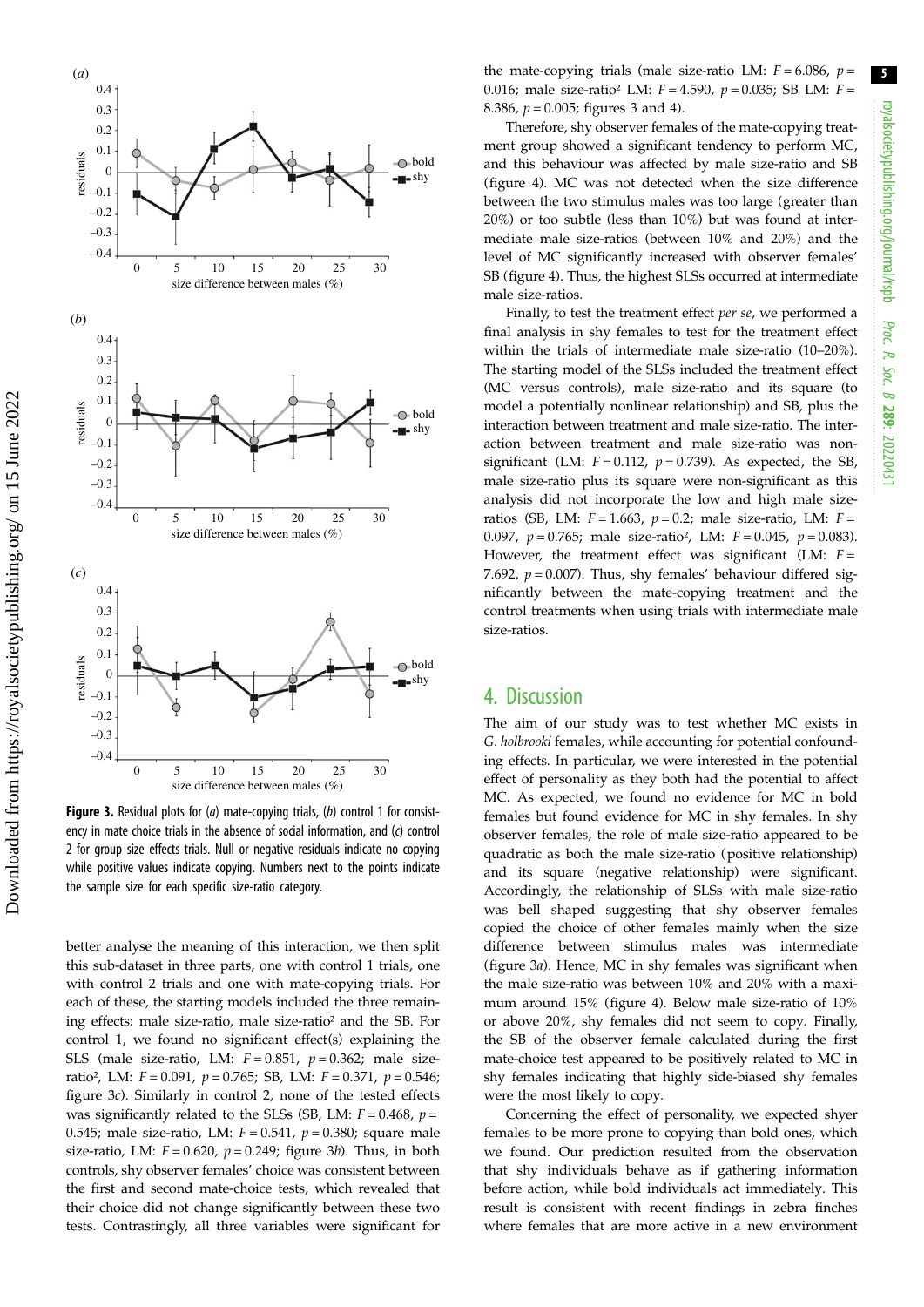6

<span id="page-5-0"></span>

Figure 4. Predicted SLSs in shy females of the mate-copying treatment according to our selected statistical model, including the effects of male size-ratio (bottom left axis), its square and the SB of the observer female (bottom right axis). Here, the SLI is social learning values predicted by the model accounting for these effects. Those predicted values are bell shaped as revealed by the quadratic term, and the level of the surface globally goes up as the SB during the first preference test (see Methods). Note that here we use the SB during the first mate-choice test in shy individuals of the mate-copying treatment, but that using the SB during the second mate-choice test gave similar results. (Online version in colour.)

were less likely to copy in mating and foraging situations [[8](#page-7-0)]. A benefit of MC is that it allows observer females to avoid sexual harassment. By assessing the attractiveness of potential mates through their mating success with other females, females can thus gain information about males and avoid aggressive males [\[61](#page-8-0)]. As sexual harassment in mosquitofish can be quite high, females might really benefit from MC in that species. This also matches with the finding of White et al. [\[23\]](#page-7-0) that sociability in guppy females predicts matecopying tendency. They defined sociability as proclivity to be with other females, which is at the same time a protection from male harassment. When Gomes-Silva et al. studied MC in Gambusia affinis males (a species in which males are harassing females), they did not find a correlation between personality measured as boldness, activity and shoaling tendency with MC [\[22](#page-7-0)].

Concerning the effect of the male size-ratio that we manipulated during the experiments, we expected MC to diminish when size differences between the two males became too high, which we found. Perhaps in such circumstances, the social information was not strong enough to override the innate preference for large males. In a study in the sailfin molly, demonstration length had to be increased from 10 to 20 min for females to copy the choice of a small or heterospecific male [\[40](#page-7-0),[60\]](#page-8-0). In agreement with this study, our 20 min demonstrations proved to be long enough to override the general preference for larger males up to a male sizeratio of around 20%, but not beyond. This result is similar to the one obtained in guppy females, P. reticulata [\[65](#page-8-0)], where females copy the choice of stimulus females when males differ in the amount of orange by 24% or less but did not copy when this difference reached 40%. Due to the available male sizes, we could not go beyond male size-ratios of 30%, but our results are consistent with those of the guppy in that MC could not override the innate preference for large males when male size difference was too large. Concerning low male size-ratios, we had different predictions according to whether observer females can identify very similar looking males individually. If they did so, we expected MC to persist when the size difference between the males became very small to inexistent, as is the case in the related sailfin molly [[41,](#page-7-0)[66\]](#page-8-0). Also several theoretical models show that females should be more likely to copy if males are very similar (e.g. [[28\]](#page-7-0)) because the social environment provides additional information about the attractiveness and success of males to females that are uncertain about their decision. On the other hand, if observer females cannot tell apart two males of very similar sizes, then we expected MC to diminish with increasing similarity in male size. Our results are in agreement with that second prediction, suggesting that Gambusia females may not be able to tell two very similar males apart.

Concerning the SB, we had no prediction about its potential role beyond the fact that, as in most previous studies (e.g. [[60,61](#page-8-0)]), we stopped trials in which the observer female spent more than 90% of the total time she spent in mate-choice zones in one mate-choice zone during the first mate-choice test. It was generally assumed that these females were not currently interested in males or were frightened. Nonetheless, we can speculate a posteriori about the biological significance of this parameter. As stated above, we could expect a positive correlation between shyness and SB if the latter simply reveals shyness. However, in our dataset, the SB of shy and bold females did not differ statistically (Mann–Whitney U test:  $W = 2200$ ,  $p = 0.886$ ). Furthermore, we found that both personality and the SB simultaneously correlated with MC (figure 4). This suggests that these two parameters describe independent components of the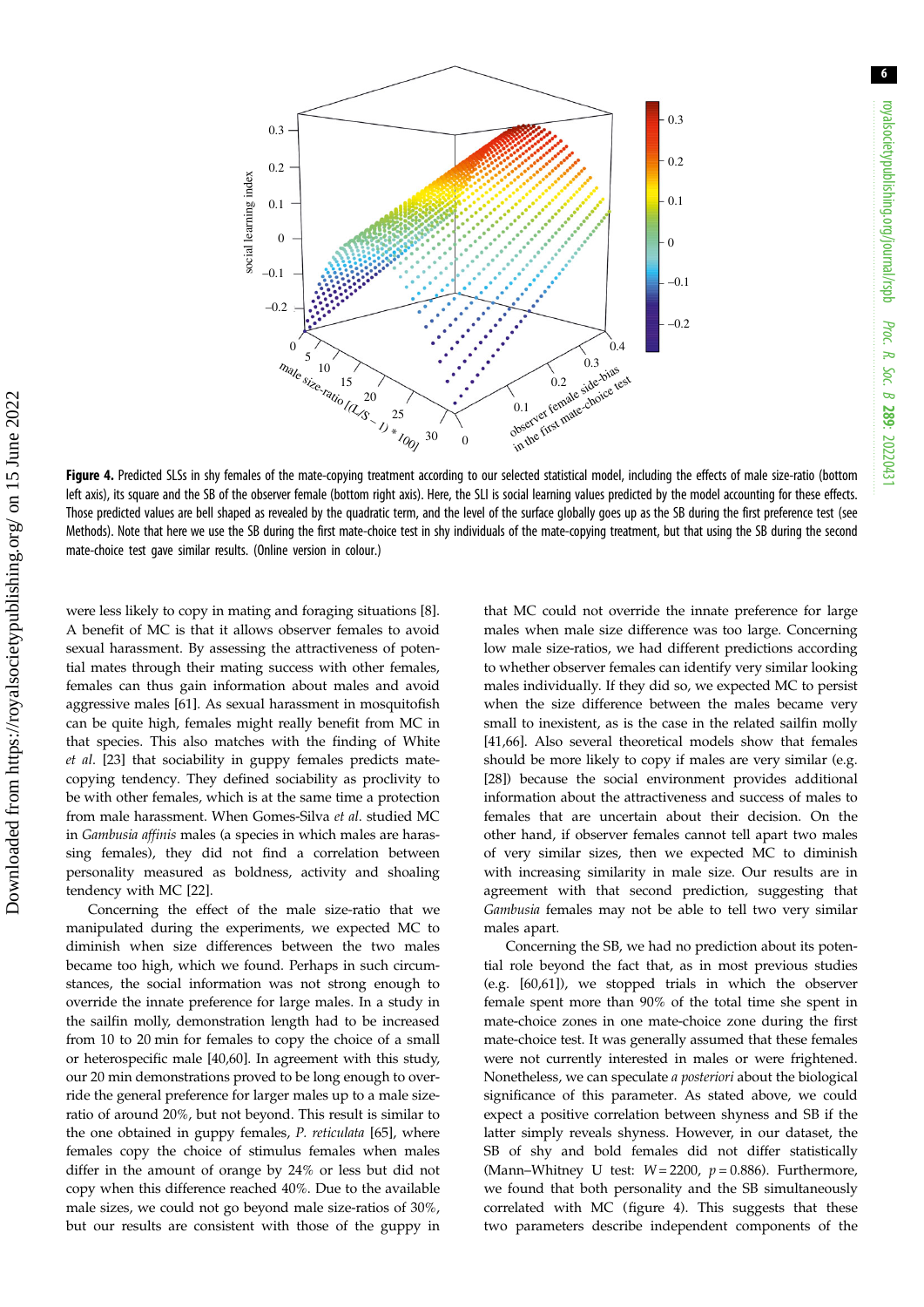phenotype as supported by the fact that removing one of them from the analysis did not improve the model. Our a priori hypothesis was that highly side-biased females would gather no social information on males either because they were less motivated or because they were too scared to observe. This is why, as in many other studies, females with side preferences over 90% were excluded. Also, a high SB might result from the absence of preference for any of the males. Females without an initial preference for one of the males could be more likely to use social information and are probably better social learners, and thus tend to copy more efficiently as our data suggest ([figure 4\)](#page-5-0). Therefore, not only shy individuals with high SBs may not be frightened, but they seem to be good information gatherers and would support the 'copy-when-uncertain' hypothesis. However, note that all these interpretations were formulated a posteriori in order to interpret an unexpected result. This SB may reflect an overlooked component of personality and we suggest that future fish studies should account for this parameter.

Finally, the finding that highly side-biased shy females tested with intermediate male size-ratio strongly differed from the two controls under the same conditions supports the interpretation that it is the social information provided during the demonstration of the mate-copying treatment that fostered the increase of time spent in the small male mate-choice zone between the first and the second matechoice test.

We note that we are aware of the possibility that the regression toward the mean (RTM) fallacy first mentioned by Galton [[67\]](#page-8-0) might affect this type of MC study as RTM occurs in all kinds of studies with repeated measures of the same individual [[68\]](#page-8-0). This effect is stronger if individuals are categorized based on their first performance. Because of this, we allocated the observer females randomly to the treatment and control groups and decided a priori that we would always show the demonstrator female next to the smaller male independently of what happened in the first matechoice test. Thus, the RTM should affect all groups equally, thus allowing proper comparison [[69\]](#page-8-0).

Furthermore, we had designed our experiments from the very beginning in order to incorporate the effects of personality, male size-ratio and SB into our study, as we speculated that they might play an important role. Interestingly enough, we also found that if we had ignored the three potential confounding effects of personality, male sizeratio and female SB, we would have concluded that there is no MC in that species and probably would have been unable to publish that negative result. This observation suggests that in fact MC is likely to be more common than usually envisioned because such studies usually do not control for the effect of potential confounding effects. If personality-dependent differences in information use proved to be valid, this would further imply that the incidence of MC might be much broader than usually thought. This would also explain why not all individuals in a population copy and some individuals seem to mainly rely on private information. Theoretical models of copying in mate choice assume strong positive frequency-dependent selection, which quickly leads to uniform mating decisions and possibly extinguishes certain phenotypes. However, usually we see a broad variety of phenotypes in nature, although there has been no explanation for a mechanism that maintains variation in mating preferences. Our study suggests that the use of social information, and thus preferences for particular mates, may be influenced by personality that may result from selection in another context. Copying by shy individuals could be a source of positive frequency-dependent selection at the population level, but the aversion of bold females to copying prevents the population from committing to a single phenotype, thus maintaining an independent source of mating preferences.

Our study highlights that G. holbrooki females can use social information to choose mates and shows that personality and experimental parameters like male size-ratio can influence MC. Although the importance of MC would need to be evaluated further in the field, the reported mosquitofish mate-copying abilities set the stage for a role of social processes in the evolutionary trajectories of populations in this species. As MC constitutes a fundamental mechanism of cultural transmission and inheritance, this would in turn suggest that the existence of cultural processes might be far more common than envisioned. After all, a recent study using the MC paradigm concluded the potential existence of a cultural transmission of mating preferences even in the minute Drosophila melanogaster [[25\]](#page-7-0). Our point here is that the study of MC has much broader ecological and evolutionary consequences than the mere beauty of a punctual learning process; it may reveal the existence of a general mechanism of non-genetic inheritance with all its range of potential consequences for evolution.

Ethics. All animals were handled in accordance with the guidelines from the European directive on the protection of animals used for scientific purposes (2010/63/UE), French Décret 2013-118. Fish were caught from Lake Lamartine (Arrêté Prefectoral 27 January 2014, 6 July 2016) and M.R. has received an authorization to experiment on vertebrate models (no. 311255556) from the 'Direction Départementale de la Protection des Populations de la Haute-Garonne'. All efforts were made to minimize the number of animals used and their suffering, according to the guiding principles from the Décret 2013-118.

Data accessibility. Data supporting this paper are available from the Dryad Digital Repository: [https://doi.org/10.5061/dryad.](https://doi.org/10.5061/dryad.g79cnp5s0) [g79cnp5s0](https://doi.org/10.5061/dryad.g79cnp5s0) [[70](#page-8-0)].

The data are provided in the electronic supplementary material [[71](#page-8-0)]. Authors' contributions. S.N.: conceptualization, data curation, formal analysis, funding acquisition, investigation, supervision, visualization and writing—original draft; X.W.: funding acquisition, investigation and writing—review and editing; L.T.: investigation and writing—review and editing; J.T.: investigation and writing review and editing; M.L.: investigation and writing—review and editing; J.C.: resources and writing—review and editing; M.R.: supervision and writing—review and editing; E.D.: conceptualization, formal analysis, funding acquisition, investigation, resources, supervision and writing—review and editing.

All authors gave final approval for publication and agreed to be held accountable for the work performed therein.

Conflict of interest declaration. We declare we have no competing interests. Funding. This work was supported by the 'Laboratoires d'Excellences (LABEX)' TULIP (ANR-10-LABX-41), as well as ANR funded Toulouse Initiative of Excellence 'IDEX UNITI' (ANR11-IDEX-0002-02). Work of E.D. and S.N. was also supported by the Soc-H2 ANR project (ANR-13-BSV7-0007-01 to E.D.). S.N. acknowledges IAST funding from the French National Research Agency (ANR) under the Investments for the Future (Investissements d'Avenir) programme (ANR-17-EUR-0010) as well as a Marie Curie PRESTIGE grant (PRESTIGE-2014-1-0005). X.W. was supported by a scholarship from the China Scholarship Council (file no. 201206620006).

Acknowledgements. We thank Remy Lassus for his help with fish sampling.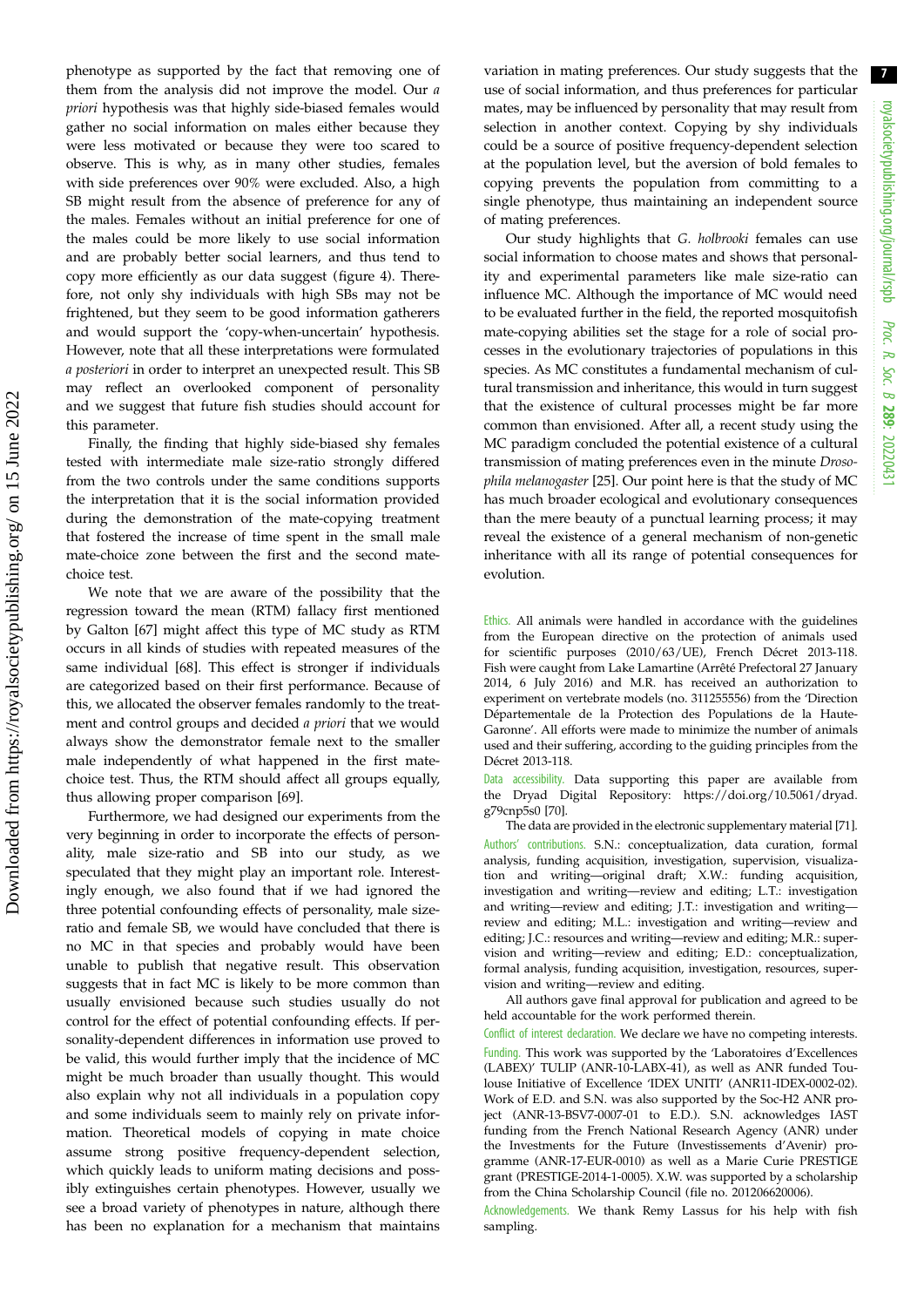## <span id="page-7-0"></span>**References**

- 1. Clobert J, Danchin É, Dhondt AA, Nichols JD. 2001 Dispersal. New York, NY: Oxford University Press.
- 2. Wilson DS, Clark AB, Coleman K, Dearstyne T. 1994 Shyness and boldness in humans and other animals. Trends Ecol. Evol. 9, 442–446. [\(doi:10.](http://dx.doi.org/10.1016/0169-5347(94)90134-1) [1016/0169-5347\(94\)90134-1](http://dx.doi.org/10.1016/0169-5347(94)90134-1))
- 3. Sih A, Bell A, Johnson JC. 2004 Behavioral syndromes: an ecological and evolutionary overview. Trends Ecol. Evol. 19, 372–378. ([doi:10.1016/j.tree.](http://dx.doi.org/10.1016/j.tree.2004.04.009) [2004.04.009\)](http://dx.doi.org/10.1016/j.tree.2004.04.009)
- 4. Doligez B, Cadet C, Danchin É, Boulinier T. 2003 When to use public information for breeding habitat selection? The role of environmental predictability and density dependence. Anim. Behav. 66, 973–988. ([doi:10.1006/anbe.](http://dx.doi.org/10.1006/anbe.2002.2270) [2002.2270\)](http://dx.doi.org/10.1006/anbe.2002.2270)
- 5. Witte K, Nöbel S. 2011 Learning and mate choice. In Fish cognition and behaviour (eds C Brown, K Laland, J Krause), pp. 81–107. Oxford, UK: Blackwell Publishing. [\(doi:10.1002/9781444342536\)](http://dx.doi.org/10.1002/9781444342536)
- 6. Gibson RM, Höglund J. 1992 Copying and sexual selection. Trends Ecol. Evol. 7, 229-232. ([doi:10.](http://dx.doi.org/10.1016/0169-5347(92)90050-L) [1016/0169-5347\(92\)90050-L](http://dx.doi.org/10.1016/0169-5347(92)90050-L))
- 7. Webster MM, Laland KN. 2011 Reproductive state affects reliance on public information in sticklebacks. Proc. R. Soc. B 278, 619-627. [\(doi:10.1098/rspb.](http://dx.doi.org/10.1098/rspb.2010.1562) [2010.1562\)](http://dx.doi.org/10.1098/rspb.2010.1562)
- 8. Rosa P, Nguyen V, Dubois F. 2012 Individual differences in sampling behaviour predict social information use in zebra finches. Behav. Ecol. Sociobiol. 66, 1259–1265. [\(doi:10.1007/s00265-012-](http://dx.doi.org/10.1007/s00265-012-1379-3) [1379-3](http://dx.doi.org/10.1007/s00265-012-1379-3))

Downloaded from https://royalsocietypublishing.org/ on 15 June 2022

Downloaded from https://royalsocietypublishing.org/ on 15 June 2022

- 9. Budaev SV, Zworykin D. 2002 Individuality in fish behavior: ecology and comparative psychology. J. Ichthyol. **42**, S189-S195.
- 10. Toms CN, Echevarria DJ, Jouandot DJ. 2010 A methodological review of personality-related studies in fish: focus on the shy-bold axis of behavior. Int. J. Comp. Psychol. 23, 1-25.
- 11. Gosling SD. 2001 From mice to men: what can we learn about personality from animal research? Psychol. Bull. 127, 45–86. [\(doi:10.1037/0033-2909.](https://doi.org/10.1037/0033-2909.127.1.45) [127.1.45\)](https://doi.org/10.1037/0033-2909.127.1.45)
- 12. Dingemanse NJ, Réale D. 2005 Natural selection and animal personality. Behaviour 142, 1165-1190. [\(doi:10.1163/156853905774539445\)](http://dx.doi.org/10.1163/156853905774539445)
- 13. Groothuis TGG, Carere C. 2005 Avian personalities: characterization and epigenesis. Neurosci. Biobehav. Rev. 29, 137–150. [\(doi:10.1016/j.neubiorev.2004.](http://dx.doi.org/10.1016/j.neubiorev.2004.06.010) [06.010\)](http://dx.doi.org/10.1016/j.neubiorev.2004.06.010)
- 14. Réale D, Reader SM, Sol D, McDougall PT, Dingemanse NJ. 2007 Integrating animal temperament within ecology and evolution. Biology 82, 291–318. ([doi.org/10.1111/j.1469-185X.2007.](http://dx.doi.org/doi.org/10.1111/j.1469-185X.2007.00010.x) [00010.x\)](http://dx.doi.org/doi.org/10.1111/j.1469-185X.2007.00010.x)
- 15. Wilson DS, Coleman K, Clark AB, Biederman L. 1993 Shy-bold continuum in pumpkinseed sunfish (Lepomis gibbosus): an ecological study of a psychological trait. J. Comp. Psychol. 107, 250. [\(doi:10.1037/0735-7036.107.3.250](http://dx.doi.org/10.1037/0735-7036.107.3.250))
- 16. Biro PA, Stamps JA. 2008 Are animal personality traits linked to life-history productivity? Trends Ecol. Evol. 23, 361–368. ([doi:10.1016/j.tree.2008.04.003\)](http://dx.doi.org/10.1016/j.tree.2008.04.003)
- 17. Réale D, Martin J, Coltman DW, Poissant J, Festa-Bianchet M. 2009 Male personality, life-history strategies and reproductive success in a promiscuous mammal. J. Evol. Biol. 22, 1599–1607. [\(doi:10.](http://dx.doi.org/10.1111/j.1420-9101.2009.01781.x) [1111/j.1420-9101.2009.01781.x](http://dx.doi.org/10.1111/j.1420-9101.2009.01781.x))
- 18. Dahlbom SJ, Lagman D, Lundstedt-Enkel K, Sundström LF, Winberg S. 2011 Boldness predicts social status in zebrafish (Danio rerio). PLoS ONE 6, e23565. ([doi:10.1371/journal.pone.0023565](http://dx.doi.org/10.1371/journal.pone.0023565))
- 19. Ariyomo TO, Watt PJ. 2012 The effect of variation in boldness and aggressiveness on the reproductive success of zebrafish. Anim. Behav. 83, 41-46. [\(doi:10.1016/j.anbehav.2011.10.004\)](http://dx.doi.org/10.1016/j.anbehav.2011.10.004)
- 20. Avital E, Jablonka E. 2000 Animal traditions. Behavioural inheritance in evolution. Cambridge, UK: Cambridge University Press.
- 21. Bierbach D, Sommer-Trembo C, Hanisch J, Wolf M, Plath M. 2015 Personality affects mate choice: bolder males show stronger audience effects under high competition. Behav. Ecol. 26, 1314-1325. [\(doi:10.1093/beheco/arv079](http://dx.doi.org/10.1093/beheco/arv079))
- 22. Gomes-Silva G, Liu K, Chen B, Plath M, Sommer-Trembo C. 2017 Does individual variation in male mate choice copying reflect differences in social responsiveness? Ann. Biol. Sci. 5, 25–36. [\(doi:10.](http://dx.doi.org/10.21767/2348-1927.1000106) [21767/2348-1927.1000106\)](http://dx.doi.org/10.21767/2348-1927.1000106)
- 23. White DJ, Watts E, Pitchforth K, Agyapong S, Miller N. 2017 'Sociability' affects the intensity of matechoice copying in female guppies Poecilia reticulata. Behav. Proc. 141, 251–257. [\(doi:10.1016/j.beproc.](https://doi.org/10.1016/j.beproc.2017.02.017) [2017.02.017\)](https://doi.org/10.1016/j.beproc.2017.02.017)
- 24. Danchin E, Giraldeau LA, Valone TJ, Wagner RH. 2004 Public information: from nosy neighbors to cultural evolution. Science 305, 487–491. [\(doi:10.](http://dx.doi.org/10.1126/science.1098254) [1126/science.1098254](http://dx.doi.org/10.1126/science.1098254))
- 25. Danchin E et al. 2018 Cultural flies: conformist social learning in fruitflies predicts long-lasting matechoice traditions. Science 362, 1025–1030. [\(doi:10.](http://dx.doi.org/10.1126/science.aat1590) [1126/science.aat1590\)](http://dx.doi.org/10.1126/science.aat1590)
- 26. Kralj-Fišer S, Schuett W. 2014 Studying personality variation in invertebrates: why bother? Anim. Behav. 91, 41–52. [\(doi:10.1016/j.anbehav.2014.02.016](http://dx.doi.org/10.1016/j.anbehav.2014.02.016))
- 27. Wade MJ, Pruett-Jones SG. 1990 Female copying increases the variance in male mating success. Proc. Natl Acad. Sci. USA 87, 5749–5753. ([doi:10.1073/](http://dx.doi.org/10.1073/pnas.87.15.5749) [pnas.87.15.5749\)](http://dx.doi.org/10.1073/pnas.87.15.5749)
- 28. Losey GS, Stanton FG, Telecky TM, Tyler III WA, Zoology 691 Graduate Seminar Class. 1986 Copying others, an evolutionarily stable strategy for mate choice: a model. Am. Nat. 128, 653–664. [\(doi:10.](https://doi.org/10.1086/284595) [1086/284595](https://doi.org/10.1086/284595))
- 29. Dugatkin LA. 1992 Sexual selection and imitation: females copy the mate choice of others. Am. Nat. 139, 1384–1389. [\(doi:10.1086/285392](http://dx.doi.org/10.1086/285392))
- 30. Witte K, Kniel N, Kureck IM. 2015 Mate-choice copying: status quo and where to go. Curr. Zool. 61, 1073–1081. [\(doi:10.1093/czoolo/61.6.1073\)](https://doi.org/10.1093/czoolo/61.6.1073)
- 31. Gibson RM, Bradbury JW, Vehrencamp SL. 1991 Mate choice in lekking sage grouse revisited: the roles of vocal display, female site fidelity, and copying. Behav. Ecol. 2, 165–180. ([doi:10.1093/](http://dx.doi.org/10.1093/beheco/2.2.165) [beheco/2.2.165\)](http://dx.doi.org/10.1093/beheco/2.2.165)
- 32. Galef BG, White DJ. 1998 Mate-choice copying in Japanese quail, Coturnix coturnix japonica. Anim. Behav. 55, 545–552. [\(doi:10.1006/anbe.1997.0616](http://dx.doi.org/10.1006/anbe.1997.0616))
- 33. Höglund J, Alatalo RV, Gibson RM, Lundberg A. 1995 Mate-choice copving in black grouse. Anim. Behav. 49, 1627–1633. [\(doi:10.1016/0003-](http://dx.doi.org/10.1016/0003-3472(95)90085-3) [3472\(95\)90085-3](http://dx.doi.org/10.1016/0003-3472(95)90085-3))
- 34. Kniel N, Dürler C, Hecht I, Heinbach V, Zimmermann L, Witte K. 2015 Novel mate preference through mate-choice copying in zebra finches: sexes differ. Behav. Ecol. 26, 647–655. ([doi:10.1093/beheco/](http://dx.doi.org/10.1093/beheco/aru241) [aru241\)](http://dx.doi.org/10.1093/beheco/aru241)
- 35. Eva KW, Wood TJ. 2006 Are all the taken men good? An indirect examination of mate-choice copying in humans. Can. Med. Assoc. J. 175, 1573–1574. [\(doi:10.1503/cmaj.061367\)](http://dx.doi.org/10.1503/cmaj.061367)
- 36. Waynforth D. 2007 Mate choice copying in humans. Hum Nat. 18, 264–271. [\(doi:10.1007/s12110-007-](http://dx.doi.org/10.1007/s12110-007-9004-2)  $9004-2)$  $9004-2)$
- 37. Galef BG, Lim TCW, Gilbert GS. 2008 Evidence of mate choice copying in Norway rats, Rattus norvegicus. Anim. Behav. 75, 1117–1123. [\(doi:10.](http://dx.doi.org/10.1016/j.anbehav.2007.08.026) [1016/j.anbehav.2007.08.026\)](http://dx.doi.org/10.1016/j.anbehav.2007.08.026)
- 38. Dagaeff AC, Pocheville A, Nöbel S, Loyau AL, Isabel G, Danchin E. 2016 Drosophila mate copying correlates with atmospheric pressure in a speed learning situation. Anim. Behav. 121, 163–174. ([doi:10.1016/j.anbehav.2016.08.022](http://dx.doi.org/10.1016/j.anbehav.2016.08.022))
- 39. Mery F, Varela SAM, Danchin E, Blanchet S, Parejo D, Coolen I, Wagner RH. 2009 Public versus personal information for mate copying in an invertebrate. Curr. Biol. 19, 730–734. ([doi:10.1016/j.cub.2009.02.](http://dx.doi.org/10.1016/j.cub.2009.02.064) [064\)](http://dx.doi.org/10.1016/j.cub.2009.02.064)
- 40. Schlupp I, Marler C, Ryan MJ. 1994 Benefit to male sailfin mollies of mating with heterospecific females. Science 263, 373–374. [\(doi:10.1126/](http://dx.doi.org/10.1126/science.8278809) [science.8278809](http://dx.doi.org/10.1126/science.8278809))
- 41. Witte K, Ryan MJ. 1998 Male body length influences mate-choice copying in the sailfin molly Poecilia latipinna. Behav. Ecol. 9, 534–539. [\(doi:10.](http://dx.doi.org/10.1093/beheco/9.5.534) [1093/beheco/9.5.534\)](http://dx.doi.org/10.1093/beheco/9.5.534)
- 42. Witte K, Ryan MJ. 2002 Mate choice copying in the sailfin molly, Poecilia latipinna, in the wild. Anim. Behav. 63, 943–949. [\(doi:10.1006/anbe.2001.1982](http://dx.doi.org/10.1006/anbe.2001.1982))
- 43. Dugatkin LA, Godin JGJ. 1992 Reversal of female mate choice by copying in the guppy (Poecilia reticulata). Proc. R. Soc. Lond. B 249, 179–184. ([doi:10.1098/rspb.1992.0101\)](http://dx.doi.org/10.1098/rspb.1992.0101)
- 44. Amlacher J, Dugatkin LA. 2005 Preference for older over younger models during mate-choice copying in young guppies. Ethol. Ecol. Evol. 17, 161-169. ([doi:10.1080/08927014.2005.9522605](http://dx.doi.org/10.1080/08927014.2005.9522605))
- 45. Vukomanovic J, Rodd FH. 2007 Size-dependent female mate copying in the guppy (Poecilia reticulata): large females are role models but small

8